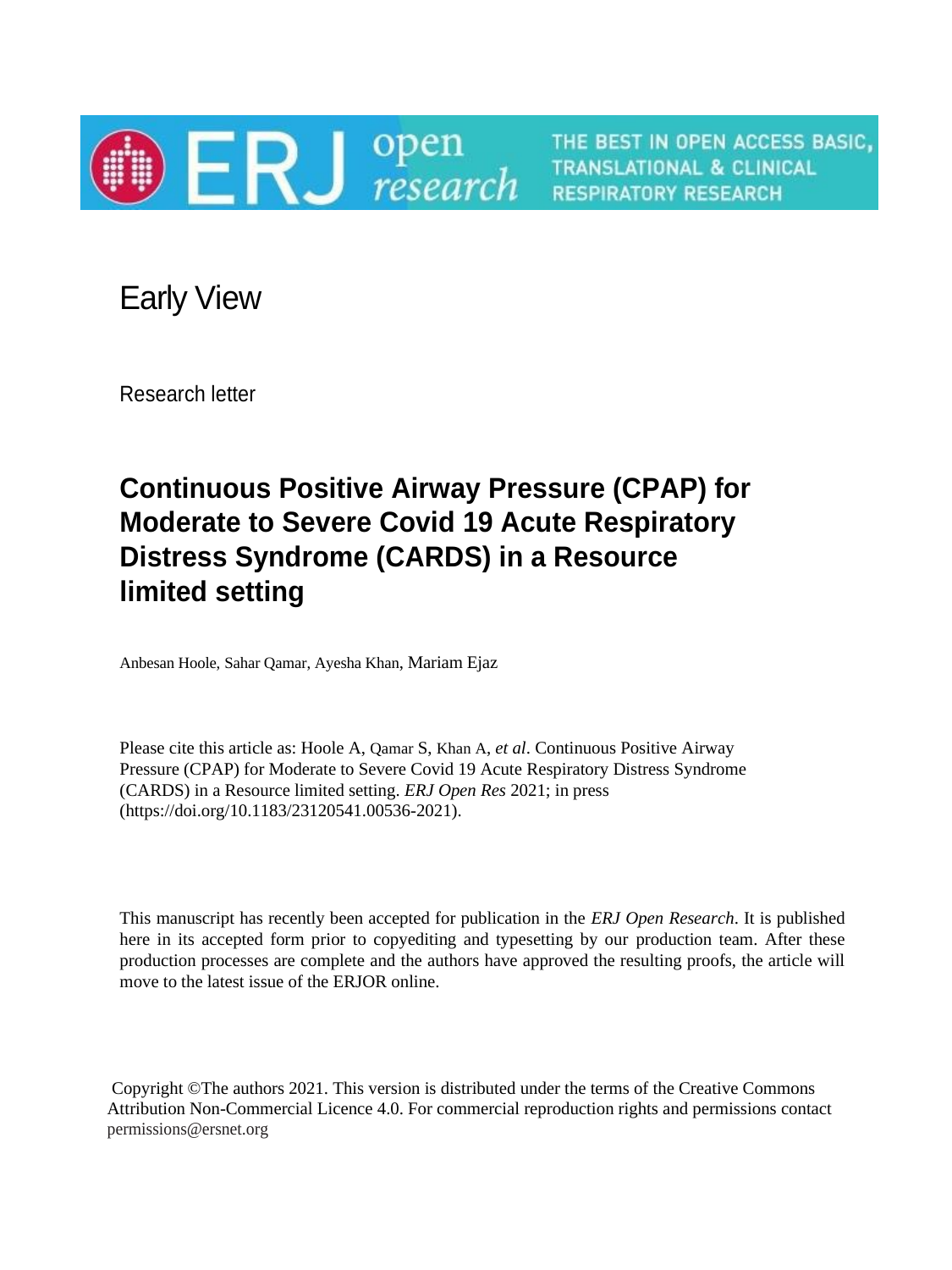# Continuous Positive Airway Pressure (CPAP) for Moderate to Severe Covid 19 Acute Respiratory Distress Syndrome (CARDS) in a Resource limited setting

#### **Corresponding Author:**

Dr Anbesan Hoole (MRCP UK), *Department of Internal Medicine, Bach Christian Hospital, Karakoram Highway, Qalandarabad, Abbottabad, KPK, Pakistan. 22000 Email: anbesan.hoole@gmail.com*

#### **Co – Authors:**

Dr Sahar Qamar, *Department of Internal Medicine, Bach Christian Hospital, Qalandarabad, Abbottabad, KPK, Pakistan.*

Dr Ayesha Khan, *Department of Internal Medicine, Bach Christian Hospital, Qalandarabad, Abbottabad, KPK, Pakistan.*

Dr Mariam Ejaz, *Department of Internal Medicine, Bach Christian Hospital, Qalandarabad, Abbottabad, KPK, Pakistan.*

**Keywords:** ARDS, COVID-19, Non Invasive Ventilation, Critical Care, Pneumonia

**Word Count:** 1230

*To the Editor:*

#### Introduction

Management of Severe Acute Respiratory Syndrome Coronavirus 2 (SARS-CoV-2) associated Acute Respiratory Distress Syndrome (Covid 19 ARDS or CARDS) has challenged the health systems of developed countries, and even more so the health systems of resource poor settings(1). Within this context Continuous Positive Airway Pressure (CPAP) has been trialled in as an alternative less resource intensive respiratory support to early Invasive Mechanical Ventilation (IMV)(2) with promising results and now features in some major guidelines(3). However, there are limited studies from resource poor settings massively impacted by Covid 19. We retrospectively analysed the completed survival outcomes and characteristics for the exclusive use of CPAP for moderate to severe CARDS as defined by Kigali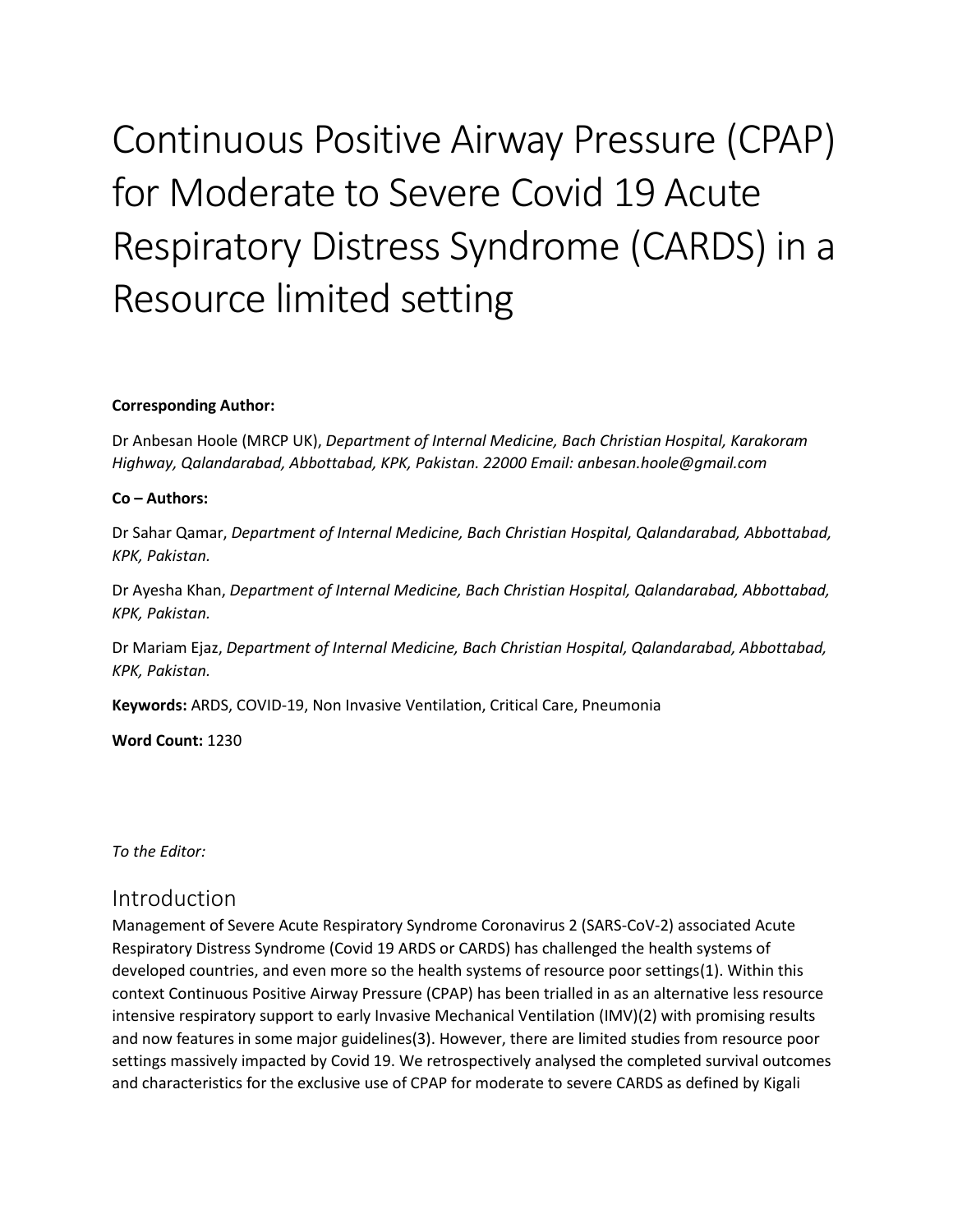criteria(4) in a cohort of patients admitted to Bach Christian Hospital (BCH) between April and August 2021.

#### Methods

BCH is a small 60 bedded secondary level hospital in rural Northern Pakistan (Khyber Pakhtunkhwa Province). A Covid 19 unit was opened at BCH in December 2020 to respond to the surge of severely unwell Covid 19 patients in Pakistan's second wave. This contained 9 High Dependency Unit beds with appropriate step-down patients transferred to another ward. Nursing staff with limited previous critical care experience were trained in the management of critically unwell patients, the use of CPAP and Arterial Blood Gas (ABG) sampling. The unit was staffed by a single nurse and nurse aid.

Patients were admitted in Covid19 unit at BCH based on Respiratory failure (SpO2 < 90% or Respiratory Rate > 30), in the presence of a clinical history and examination suggestive of Covid19 pneumonia with appropriate radiological and laboratory findings (14). SARS-CoV-2 PCR was performed on affording patients but limited due to cost and availability(6). However, all patients tested had positive results, and Covid 19 antigen testing was implemented from August.

Ethical approval was obtained from the hospital committee for this observational study.

Patients were initially resuscitated with 5L  $O_2$  via Nasal Cannula (NC) or 15L O2 via Non-Rebreathe Mask (NRM) depending on severity with a target SpO2 of 95% (fig 1A). After 1h clinical assessment with an ABG was performed, and those with persistent tachypnoea or  $P_aO_2/FiO_2 < 150$ mmHg (corresponding to requiring more than 5L O2 via nasal cannula to maintain SpO2 > 90%) were commenced on CPAP at 10cmH20 as recommended by UK guidelines(7) and the initial study from Genoa (2).

Philipps Respironics CPAP machines originally intended for home use for obstructive sleep apnea were used with their default Amara full face masks, with the addition of anti-bacterial/viral heat and moisture exchange (HME) filters. Philipps advise a separate inflow attachment for O2 entrainment(8), but in the absence of these pieces  $O_2$  was entrained via a T tube to the machine end of the CPAP tubing.  $O_2$  was supplied from a wall flow meter with a capacity of up to 15L/min.

Clinical status reassessed with an ABG after one hour on CPAP. Those who had improved on CPAP 10cm H20 were placed on continuous CPAP for 72h as recommended by an Italian protocol(9) with breaks for eating and drinking. Those who failed to improve sufficiently on 10cmH<sub>2</sub>0 of CPAP were given a trial of 15 cmH20 of CPAP which has been described in Italian and Scottish guidelines (10,11). If patients improved significantly on 15cmH<sub>2</sub>0, that pressure was continued. Otherwise 10cmH<sub>2</sub>0 was used for all patients given the risks of barotrauma at pressures >10cm H20. All patients on oxygen including those on CPAP were encouraged to do prone positioning for at least 1 hour three times daily(12). Those unable to tolerate complete proning were encouraged to do semi prone positioning.

CPAP weaning was attempted after 72h of continuous CPAP. CPAP was stopped when  $P_aO_2/FiO_2$  off CPAP was greater than 150mmHg or maintaining SpO2 > 90% on 5L O2 via NC. Patients who failed to wean off CPAP at all were given another 72h of continuous CPAP and a wean was reattempted afterwards.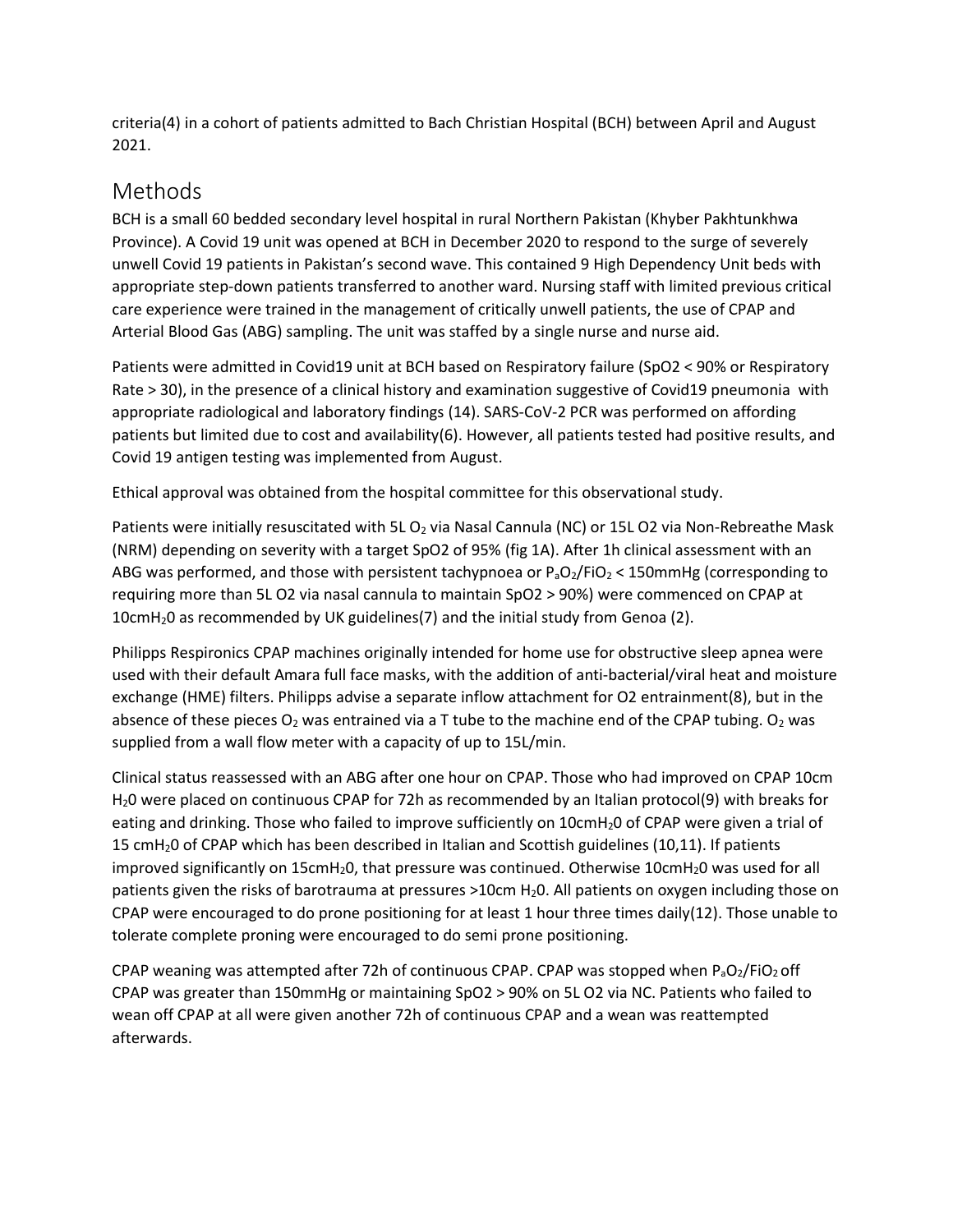Steroids (Dexamethasone) with appropriate thromboprophylaxis (Rivaroxaban, due to lack of LMWH availability) formed the mainstay of medical management. Remdesivir was not used due to lack of evidence of efficacy in severe disease, and Tocilizumab was used in select patients from July as per updated WHO guidelines(13).

#### Results

149 patients were admitted with suspected Covid 19 AHRF at BCH from April 9<sup>th</sup> to August 31<sup>st</sup> 2021. 99 patients met criteria for moderate to severe ARDS and were commenced on CPAP regardless of age or underlying comorbidities. 76 patients survived on CPAP (fig 1B).

The duration of successful patients on CPAP ranged from 5 to 21 days. Complications on CPAP included barotrauma, particularly with higher pressures. 4 patients on 15 cmH<sub>2</sub>O developed these complications (2 pneumothorax and 2 pneumomediastinum), while only 1 patient on 10 cm  $H_2O$  had this complication (1 pneumomediastinum). The patients with pneumothorax had chest tube insertion, but even so all 5 of these patients unfortunately died. However this rate of barotrauma (5/99 patients or 5%) is similar to reported elsewhere for NIV in CARDS, which is lower than rates observed for IMV(14).

Patients with CARDS demonstrated improvement in oxygenation with CPAP (fig 1C). FiO<sub>2</sub> on simple oxygen including nasal cannula was approximated using the Shapiro formula(15), and a white paper from Phillips was used to estimated  $FiO<sub>2</sub>$  on CPAP(8).

No healthcare associated infections were reported among staff.

#### Discussion

Our survival rate on CPAP (76.8% total) is slightly lower than the 83% reported in the original study on CPAP in CARDS from Genoa(2). However, the original study excluded a significant number of patients who were not considered fit for resuscitation, while all patients received CPAP as per protocol in this study regardless of pre-morbid state. Our survival rate is significantly higher than the 29% reported on patients exclusively treated with CPAP in another Italian series(16), however it is likely that these patients had a greater frequency of underlying comorbidities as they were classed ineligible for intubation. The CARDS survival rate for CPAP at our centre is not too dissimilar to reported rates (around 80%) from Intensive Care Units employing NIV and IMV in resource rich settings(17), suggesting feasibility of CPAP as a ceiling of care treatment modality in pandemic circumstances. Even more significantly the survival rate is higher than the dire outcomes in Intensive Care Units (ICU) employing IMV in resource poor settings being inundated by late referrals(1). CPAP is less resource intensive in terms of equipment and staffing, and health workers can be easily trained in its operation. Early implementation of CPAP for CARDS in a non-ICU setting as opposed to late referral to an already overwhelmed ICU for IMV is likely to save many lives.

Significant limitations of this study include its observational nature, retrospective single centre design and small sample size.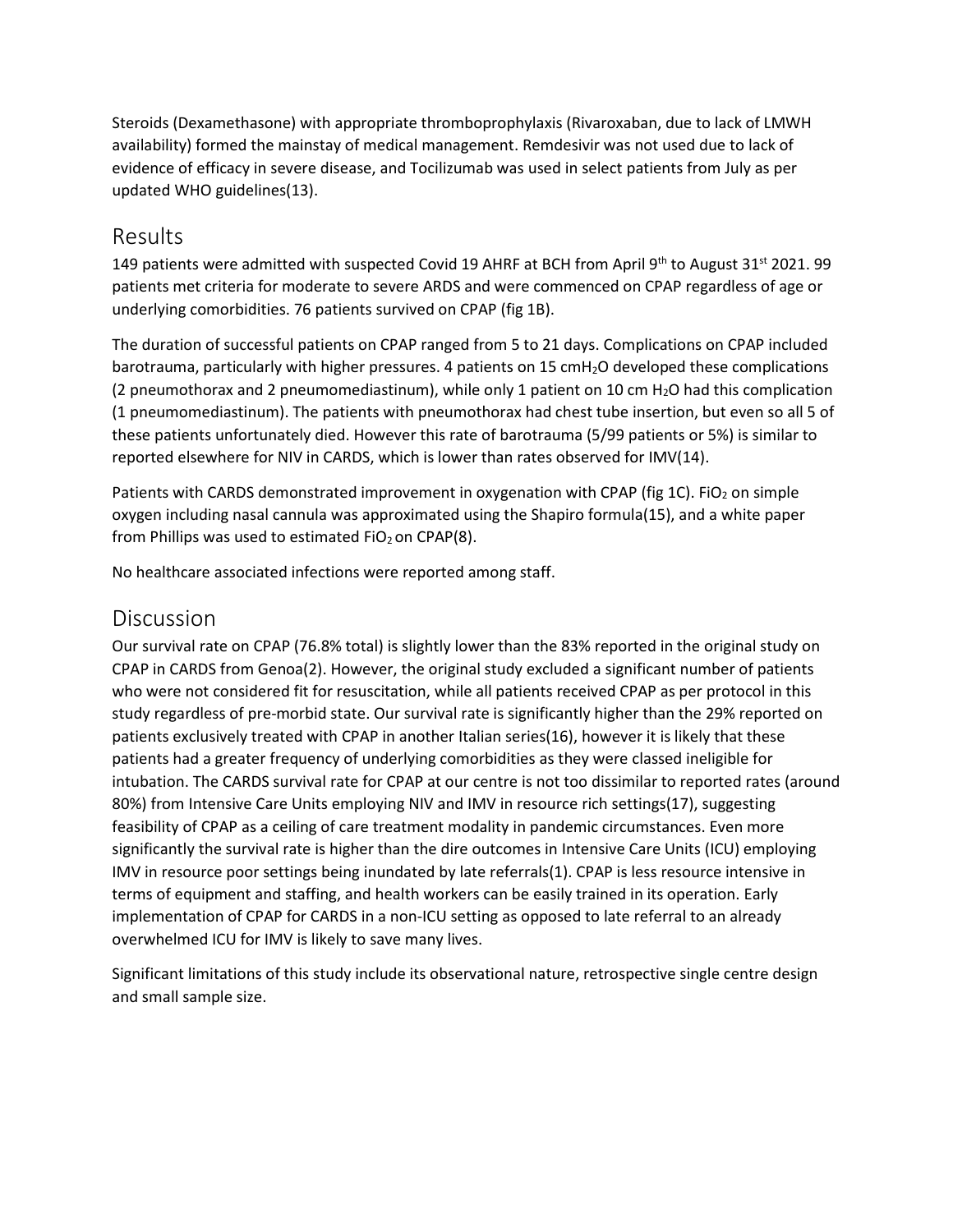## Conclusion

CPAP is an efficacious and cost-effective modality of treatment for Covid 19 ARDS (CARDS), particularly in resource poor settings which now bear most of the pandemic burden.

#### Acknowledgements

Many thanks to our dedicated nursing staff for their work with Covid 19 patients and help with data collection, particularly Nurse in Charge Rizwan Hameed and staff nurse Shahzad Gill. We are thankful to our CEO Dr Luke Cutherell, Medical Superintendent Dr Musheer Shaukat, Hospital Administrator Mr Zubaid Inayat and Nursing Superintendent Nabila Michael for their support and encouragement with the work of our Covid 19 unit.

## Conflicts of interest and funding

Authors declare no conflict of interest. No funding was received for this research.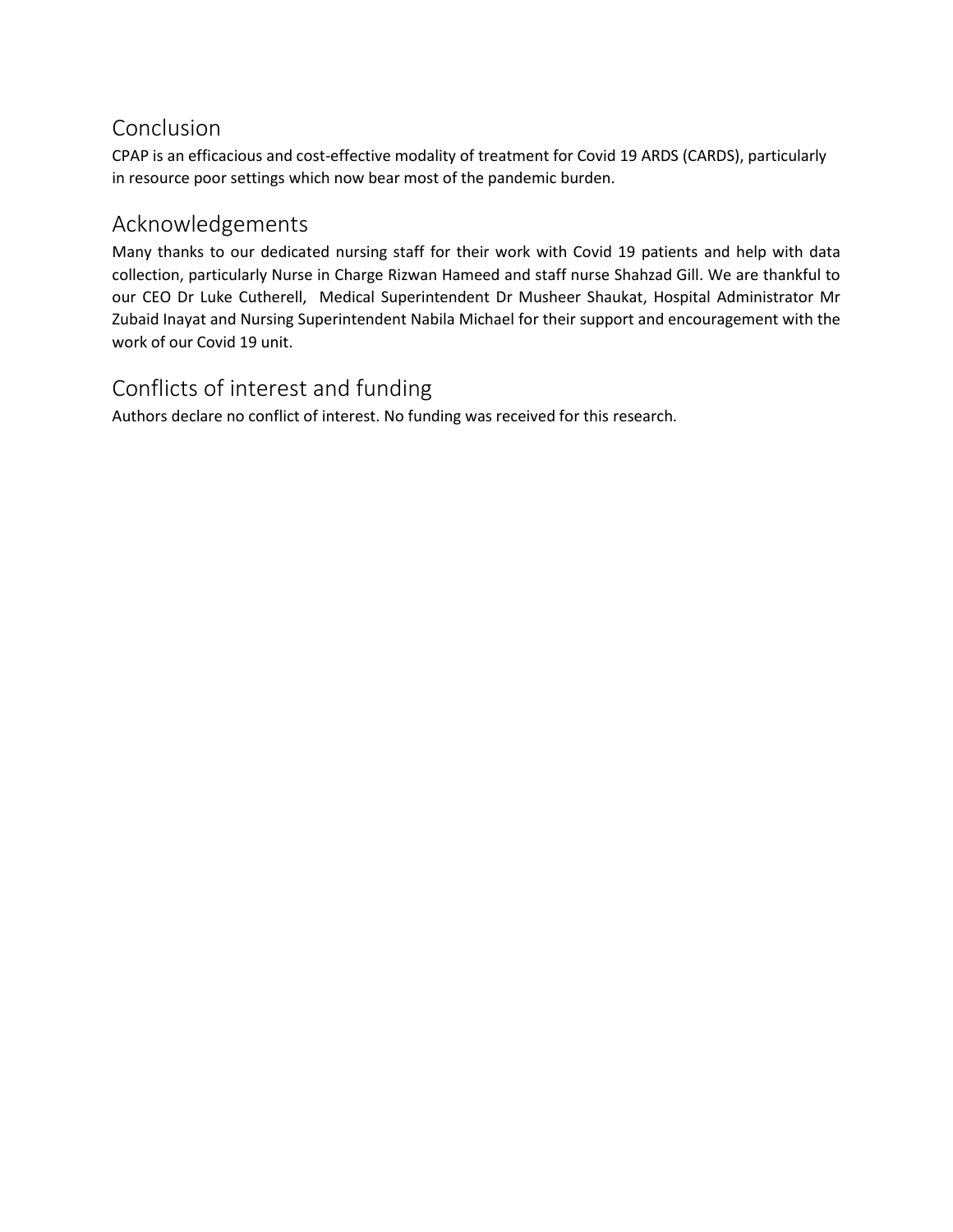#### References

- 1. Biccard BM, Gopalan PD, Miller M, Michell WL, Thomson D, Ademuyiwa A, et al. Patient care and clinical outcomes for patients with COVID-19 infection admitted to African high-care or intensive care units (ACCCOS): a multicentre, prospective, observational cohort study. Lancet [Internet]. 2021 May 22 [cited 2021 May 24];397(10288):1885–94. Available from: https://linkinghub.elsevier.com/retrieve/pii/S0140673621004414
- 2. Brusasco C, Corradi F, Di Domenico A, Raggi F, Timossi G, Santori G, et al. Continuous positive airway pressure in COVID-19 patients with moderate-Tosevere respiratory failure [Internet]. Vol. 57, European Respiratory Journal. European Respiratory Society; 2021 [cited 2021 May 27]. Available from: https://doi.org/10.1183/13993003.02524-2020
- 3. Attaway AH, Scheraga RG, Bhimraj A, Biehl M, Hatipoğ Lu U. Severe covid-19 pneumonia: Pathogenesis and clinical management [Internet]. Vol. 372, The BMJ. BMJ Publishing Group; 2021 [cited 2021 May 26]. Available from: http://dx.doi.org/10.1136/bmj.n436
- 4. Riviello ED, Buregeya E, Twagirumugabe T. Diagnosing acute respiratory distress syndrome in resource limited settings: The Kigali modification of the Berlin definition. Curr Opin Crit Care. 2017;23(1):18–23.
- 5. (No Title) [Internet]. [cited 2021 Jun 4]. Available from: https://www.who.int/docs/defaultsource/coronaviruse/clinical-management-of-novel-cov.pdf
- 6. Schultz MJ, Gebremariam TH, Park C, Pisani L, Sivakorn C, Taran S, et al. Pragmatic recommendations for the use of diagnostic testing and prognostic models in hospitalized patients with severe COVID-19 in low-And middle-income countries. Am J Trop Med Hyg [Internet]. 2021 Mar 1 [cited 2021 May 7];104(3):34–47. Available from: /pmc/articles/PMC7957242/
- 7. Walker J, Dolly S, Ng L, Prior-Ong M, Sabapathy K. The role of CPAP as a potential bridge to invasive ventilation and as a ceiling-of-care for patients hospitalized with Covid-19—An observational study. PLoS One [Internet]. 2020 Dec 1 [cited 2021 Apr 22];15(12 December). Available from: /pmc/articles/PMC7774971/
- 8. Philips Respironics E30 ventilator | Philips Healthcare [Internet]. [cited 2021 Oct 16]. Available from: https://www.philips.com.pk/healthcare/medical-specialties/covid-19/sleep-and-respiratory-care-covid-19/e30-ventilator#triggername=menu\_one
- 9. Radovanovic D, Rizzi M, Pini S, Saad M, Chiumello DA, Santus P. Helmet CPAP to Treat Acute Hypoxemic Respiratory Failure in Patients with COVID-19: A Management Strategy Proposal. J Clin Med [Internet]. 2020 Apr 22 [cited 2021 Apr 22];9(4):1191. Available from: https://pubmed-ncbi-nlm-nihgov.manchester.idm.oclc.org/32331217/
- 10. Nielsen Jeschke K, Bonnesen B, Hansen EF, Jensen JUS, Lapperre TS, Weinreich UM, et al. Guideline for the management of COVID-19 patients during hospital admission in a non-intensive care setting [Internet]. Vol. 7, European Clinical Respiratory Journal. Taylor and Francis Ltd.; 2020 [cited 2021 Apr 22]. Available from: /pmc/articles/PMC7655082/
- 11. Our guidelines [Internet]. [cited 2021 Oct 18]. Available from: https://www.sign.ac.uk/our-guidelines/
- 12. Winck JC, Scala R. Non-invasive respiratory support paths in hospitalized patients with COVID-19: proposal of an algorithm. Pulmonology [Internet]. 2021 [cited 2021 Apr 22]; Available from: https://pubmed-ncbinlm-nih-gov.manchester.idm.oclc.org/33516668/
- 13. Therapeutics and COVID-19: living guideline [Internet]. [cited 2021 Sep 1]. Available from: https://www.who.int/publications/i/item/WHO-2019-nCoV-therapeutics-2021.2